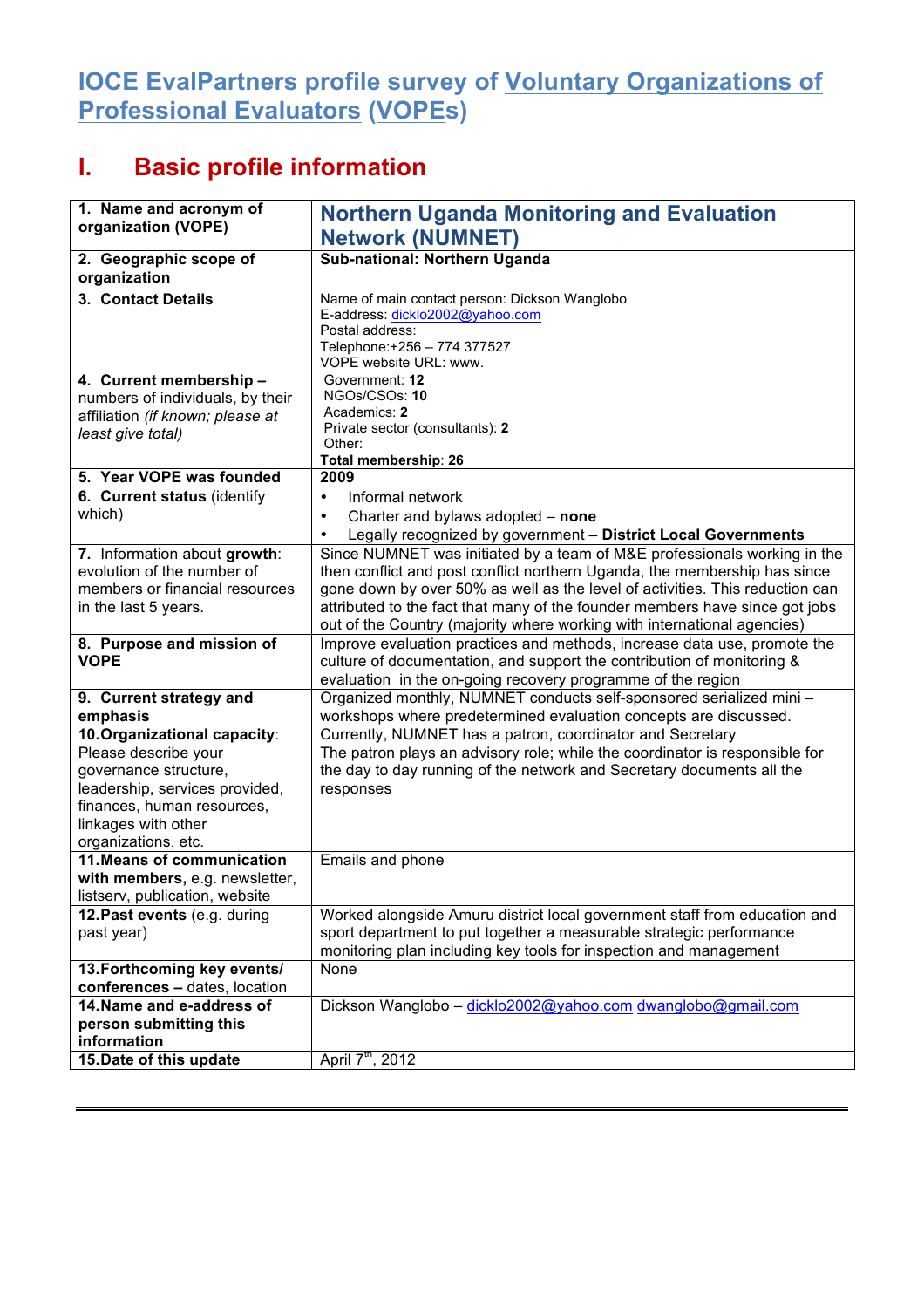## **II. Experience with Evaluation Capacity Building**

| 1. Background: Please provide<br>a brief history of the formation of<br>this organization (VOPE).<br>1.1 Who were/are the key<br>players?<br>1.2 How many members do you<br>have on your governing board/<br>committee?<br>1.3 What are the main existing<br>strengths that your VOPE is<br>trying to capitalize on?<br>1.4 What are the main<br>challenges that your VOPE is<br>trying to address?                                                                                                                                                                                                                                                                                                                                                                 | The idea of NUMNET was conceived and initiated by some members of<br>Uganda Evaluation Association (UEA) who were by then working in<br>Northern Uganda and very supported by other M&E professionals in the<br>region with the intention of creating a forum for evaluators working in the<br>region to meet and share. Currently, there are 3 members on the governing<br>committee which has remained the same since NUMNET inception.<br>Despite the fact that they are few active members on the ground, the<br>technical abilities and network of the current full time members is greatly<br>appreciated by the local governments in the region.<br>The members on the ground being fully employed and in some cases<br>cannot promptly respond to request from districts or those CBOs in need. A<br>part from donation from the members' no finances has been solicited by the<br>network |
|---------------------------------------------------------------------------------------------------------------------------------------------------------------------------------------------------------------------------------------------------------------------------------------------------------------------------------------------------------------------------------------------------------------------------------------------------------------------------------------------------------------------------------------------------------------------------------------------------------------------------------------------------------------------------------------------------------------------------------------------------------------------|----------------------------------------------------------------------------------------------------------------------------------------------------------------------------------------------------------------------------------------------------------------------------------------------------------------------------------------------------------------------------------------------------------------------------------------------------------------------------------------------------------------------------------------------------------------------------------------------------------------------------------------------------------------------------------------------------------------------------------------------------------------------------------------------------------------------------------------------------------------------------------------------------|
| 2. Organizational motivation:<br>What were/are the driving forces<br>of the VOPE and its historical<br>development?                                                                                                                                                                                                                                                                                                                                                                                                                                                                                                                                                                                                                                                 | Assemble a strong team of evaluators with vast exposure and expertise<br>1.<br>2.<br>Initiate<br>evaluators' networks critical for popularizing M&E as an<br>important result management tool<br>Improve evaluation practices and methods, increase data use, promote<br>3.<br>the culture of documentation, and support the contribution of monitoring<br>& evaluation in the on-going recovery programme of the region<br>4. Act as a platform in which existing job opportunities and consultancies<br>are by members                                                                                                                                                                                                                                                                                                                                                                           |
| 3. Evaluation Capacity<br><b>Building: What has your VOPE</b><br>done to promote evaluation<br>(M&E) capacity?                                                                                                                                                                                                                                                                                                                                                                                                                                                                                                                                                                                                                                                      | Mentorship and coaching for members with a strategic focus on district<br>local government planners and other staffs in the designs of measurable<br>plans. Stimulate thinking through experience sharing e.g. members<br>showcasing their innovations in M&E (dashboards, M&E plans)                                                                                                                                                                                                                                                                                                                                                                                                                                                                                                                                                                                                              |
| 4. Context / target entities:<br>More specifically, who are the<br>persons or institutions your<br>organization seeks to influence<br>(to strengthen evaluation<br>capacity)? For example:<br>4.1 Technical capacities to<br>supply quality evaluations,<br>partnering with experts, local<br>universities or others to<br>provide training for<br>members, etc.;<br>4.2 Strengthening VOPE<br>organizational capacity itself;<br>4.3 Enhancing the enabling<br>environment for evaluation,<br>including strengthening the<br>demand for and use of<br>evaluations by policy<br>makers;<br>4.4 Influencing governmental<br>policies related to evaluation,<br>evaluation designs and<br>implementation of M&E<br>systems, etc.<br>5. Public accountability: Is your | Individuals with the call to join the profession, local governments, and the<br>academia                                                                                                                                                                                                                                                                                                                                                                                                                                                                                                                                                                                                                                                                                                                                                                                                           |
| VOPE helping to strengthen<br>oversight and transparency of<br>government programs? If so, in<br>what ways? Can you share any                                                                                                                                                                                                                                                                                                                                                                                                                                                                                                                                                                                                                                       |                                                                                                                                                                                                                                                                                                                                                                                                                                                                                                                                                                                                                                                                                                                                                                                                                                                                                                    |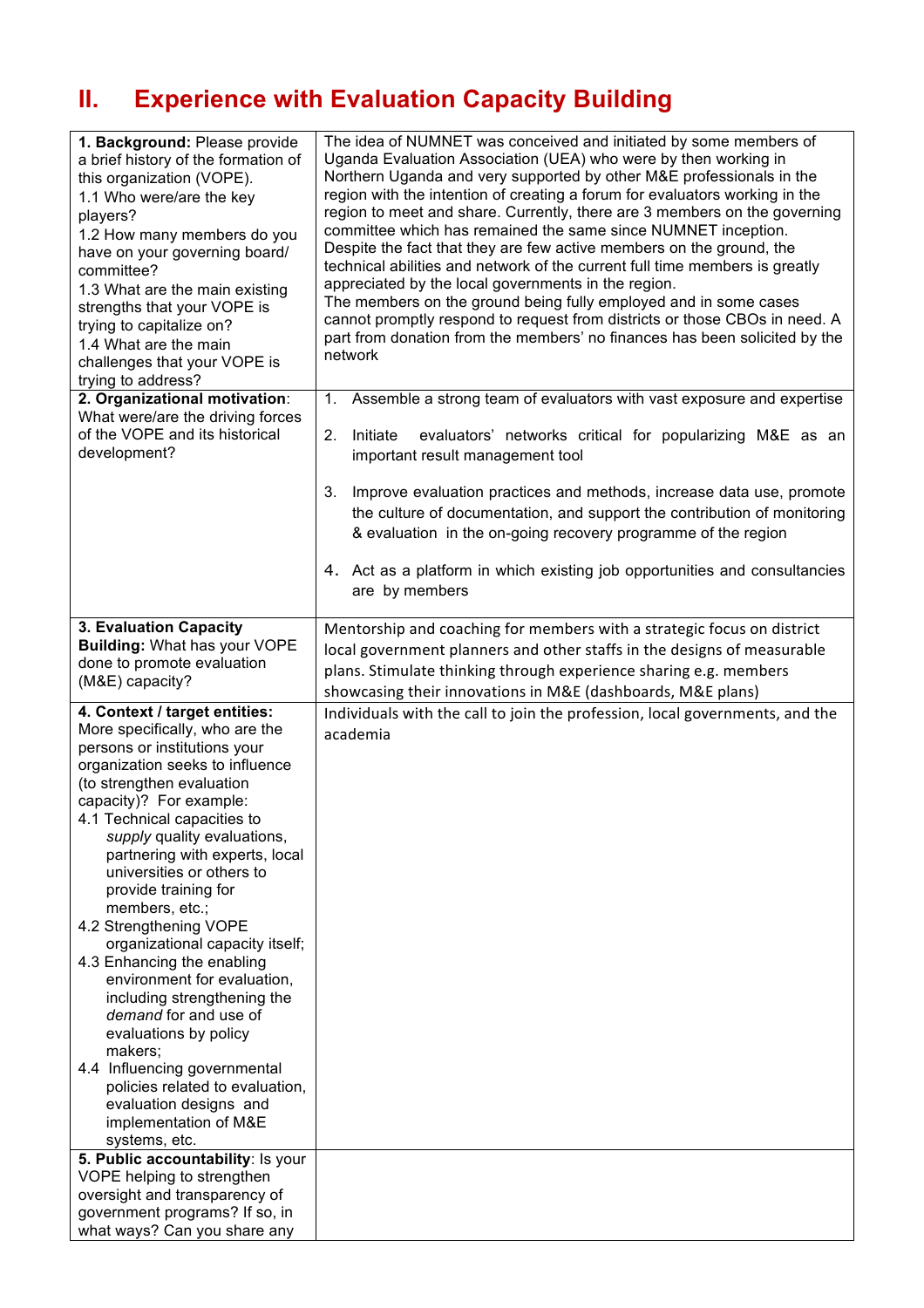| success stories of evaluators or                          |                                                                     |
|-----------------------------------------------------------|---------------------------------------------------------------------|
| others promoting public                                   |                                                                     |
| accountability?                                           |                                                                     |
| 6. More specifically, what are                            | Measurable district development plans                               |
| some of the key themes for                                | Practical evaluation techniques                                     |
| which you advocate? For                                   |                                                                     |
| example, are you promoting                                |                                                                     |
| issues related to cultural                                |                                                                     |
| sensitivity, equity, social justice,                      |                                                                     |
| empowerment, transformation,                              |                                                                     |
| gender, environment, poverty? If                          |                                                                     |
| so, please describe or attach                             |                                                                     |
| relevant documents.                                       |                                                                     |
| 7. Methods: Experiences in                                | We have provided mentorship/coaching to individuals (members & none |
| strengthening skills of individual                        | members) as well as local government departments (education,        |
| members, by (for example):                                | community services & health)                                        |
| organizing workshops led by                               |                                                                     |
| local experts;                                            |                                                                     |
| organizing webinars with<br>international speakers;       |                                                                     |
| designing and delivering e-                               |                                                                     |
| learning programmes;                                      |                                                                     |
| administering mentoring                                   |                                                                     |
|                                                           |                                                                     |
| programmes; etc.<br>8. Standards: Has your VOPE           | No                                                                  |
| developed professional                                    |                                                                     |
| standards/ ethical codes/                                 |                                                                     |
| competencies (or adheres to                               |                                                                     |
| those developed by others)? If                            |                                                                     |
| so, please provide                                        |                                                                     |
| documentation.                                            |                                                                     |
| 9. Job opportunities: Do you                              | Yes                                                                 |
| share employment/ consultancy                             |                                                                     |
| opportunities with evaluators on                          |                                                                     |
| your database?                                            |                                                                     |
| 10. Progress and results: What                            |                                                                     |
| progress has been achieved so                             |                                                                     |
| far in any of the above or other                          |                                                                     |
| domains? What are expected                                |                                                                     |
| and unexpected results                                    |                                                                     |
| achieved?                                                 |                                                                     |
| 11. Lessons learned:                                      |                                                                     |
| Recommendations/tips to others                            |                                                                     |
| for good practices on how to                              |                                                                     |
| organize and sustain VOPEs like                           |                                                                     |
| yours.                                                    |                                                                     |
| 12. Next steps: What does your                            |                                                                     |
| organization plan to do next?                             |                                                                     |
| 13. Willing to share with other                           |                                                                     |
| <b>VOPEs?</b> For example, would                          |                                                                     |
| you be interested in forming                              |                                                                     |
| peer-to-peer partnerships with                            |                                                                     |
| one or more other VOPEs to                                |                                                                     |
| share lessons learned, advise                             |                                                                     |
| each other? If so, describe what                          |                                                                     |
| you would be willing to share /<br>advice you would seek. |                                                                     |
| 14. Suggestions: What ideas do                            |                                                                     |
| you have for what should be                               |                                                                     |
| included in activities of the                             |                                                                     |
| EvalPartners Initiative?                                  |                                                                     |
| 15. Want to be actively                                   |                                                                     |
| involved? Does your VOPE                                  |                                                                     |
| want to be actively involved in                           |                                                                     |
|                                                           |                                                                     |